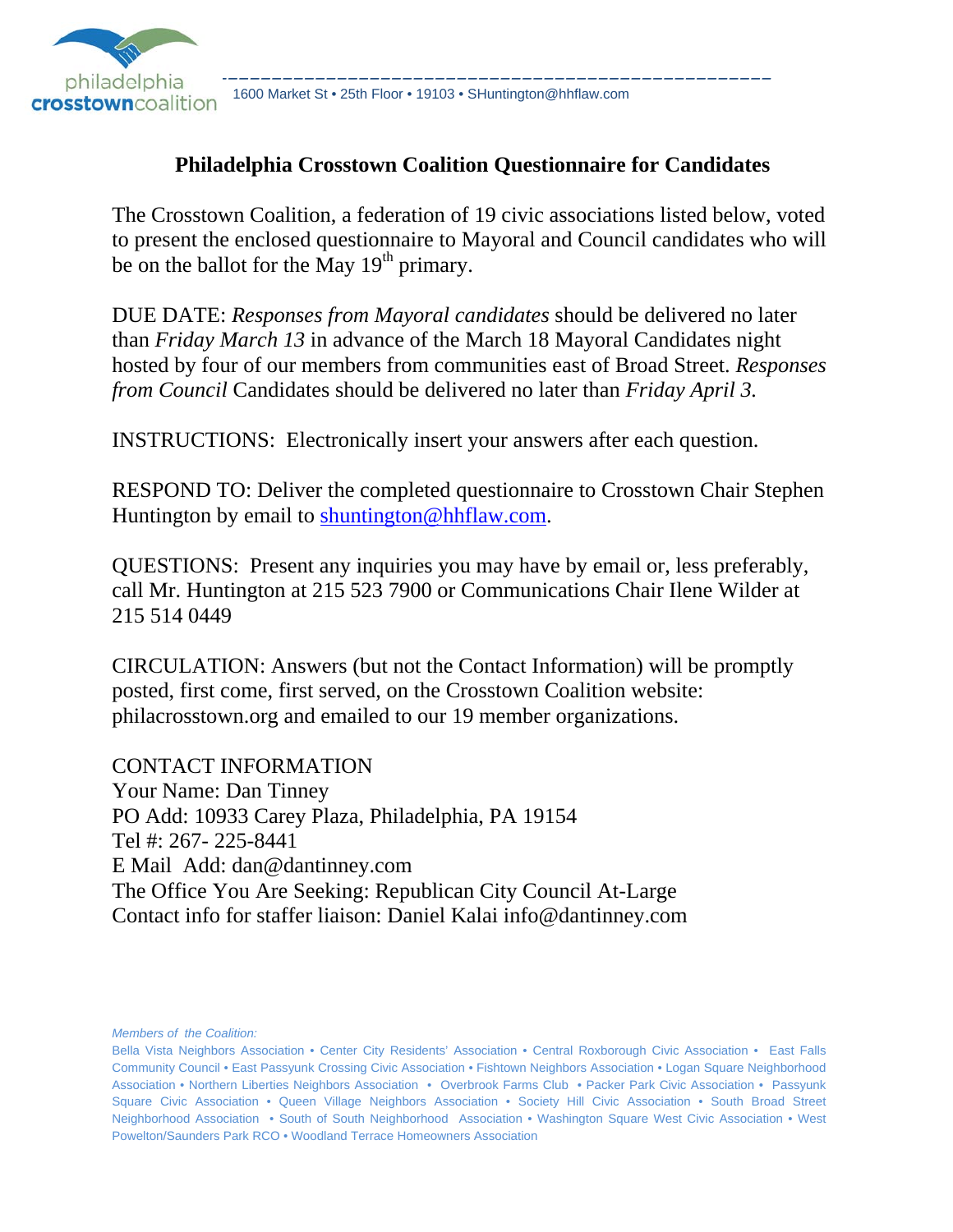## **TAX AND FINANCE QUESTIONS**

#### **1. TAX ABATEMENT**

Philadelphia's ten-year tax abatement eliminates real estate taxes on new construction and improvements (but not the underlying land) for ten years. Supporters argue that the lost tax revenue is more than offset by enhanced business, wage and sales tax collections and note that since the abatement went into effect, development activity has increased dramatically. Opponents argue that the abatement stimulates development for only high income housing, and reduces much needed city real estate tax revenue, of which more than 50% goes to schools.

*Should the ten year realty tax abatement continue as is?*

*Should it be modified or abolished?*

*If you favor modification, what modifications should be made?* 

**I support the continuance of the ten year realty tax abatement. It has been very successful since its implementation in the early 2000's with a surge in new construction in Philadelphia. I agree with the recommendations made by the Fels Institute of Government's report "Philadelphia's Ten‐Year Property Tax Abatement: Updated Statistics on the Size and Distribution of Tax Abated Properties in Philadelphia" to extend the length from 10 to 20 years and to include the value of the actual land in the abated amount to encourage development of more low to moderate income housing.** 

#### **2. REAL ESTATE TAXATION**

In 2013, for the first time in over two decades, the City reassessed all 579,000 parcels within the City limits. Tens of thousands of residential property owners were shocked to receive much higher property tax assessments

*How frequently should reassessments occur?*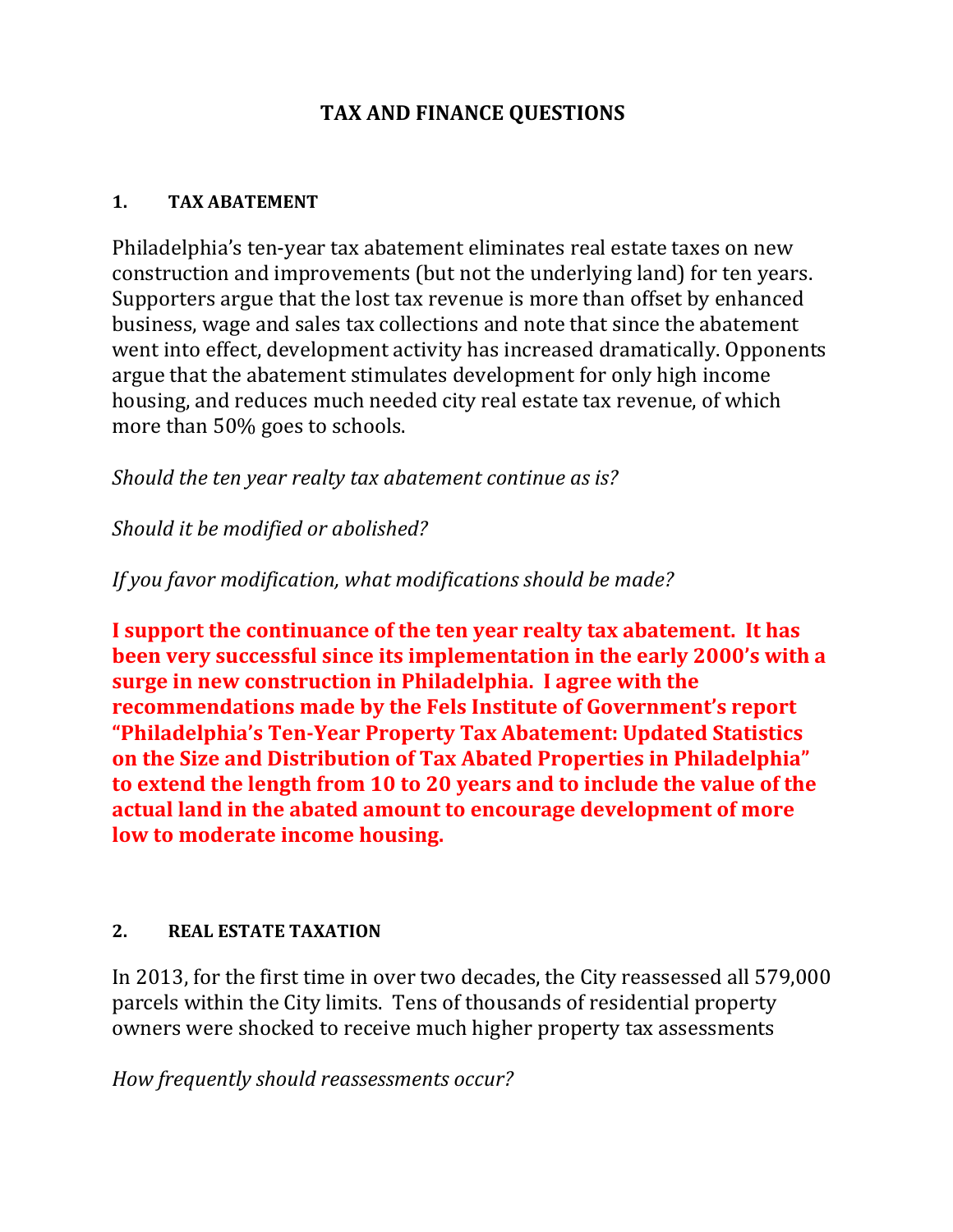**I think properties should be reassessed every 10 years to ensure similar properties are being valued and taxed fairly at the same rate. I do not support any tax increases.** 

## *3.* **WAGE TAX**

Philadelphia receives 66% of its tax revenue from wages and business receipts; in contrast, in New York City and Washington DC, 34% and 35% of tax revenues are from wages and business receipts. In those two cities, proceeds from real estate taxes are much larger  $(41\%$  and  $36\%$ , respectively) than in Philadelphia, where this value is 17%. Critics contend that Philadelphia's reliance on wage/business taxes drives workers and businesses out of the City because it is easier to relocate people than it is to relocate offices and factories.

*Should Philadelphia shift more of its revenue sourcing from wage and business taxes to real estate taxes?* 

*If you believe we should shift away from wage and business taxes to real estate taxes, how would you propose to do this?* 

*If you do not believe that such a shift should occur, why not?* 

**I do not believe in shifting to real estate taxes. Higher real estate taxes are crushing our Seniors and directly affecting their quality of life. I would propose to change our business taxes and make Philadelphia the most business‐friendly and competitive city in the region to attract those companies to create jobs. If we create jobs, then we increase our tax base which increases our revenue.**

### **4. DELINQUENT TAXES**

The City currently has over \$1 billion in delinguent taxes. Approximately half are delinquent property taxes and half are delinquent wage, business income, and related business taxes. Each year, the deficit grows, a trend which suggests that the City lacks the political will or competence (or both) to collect taxes. One tax collection strategy is to remove the collection task from the City and sell tax liens to private investors so that the private sector would set about collecting these debts. Proponents observe that because the \$1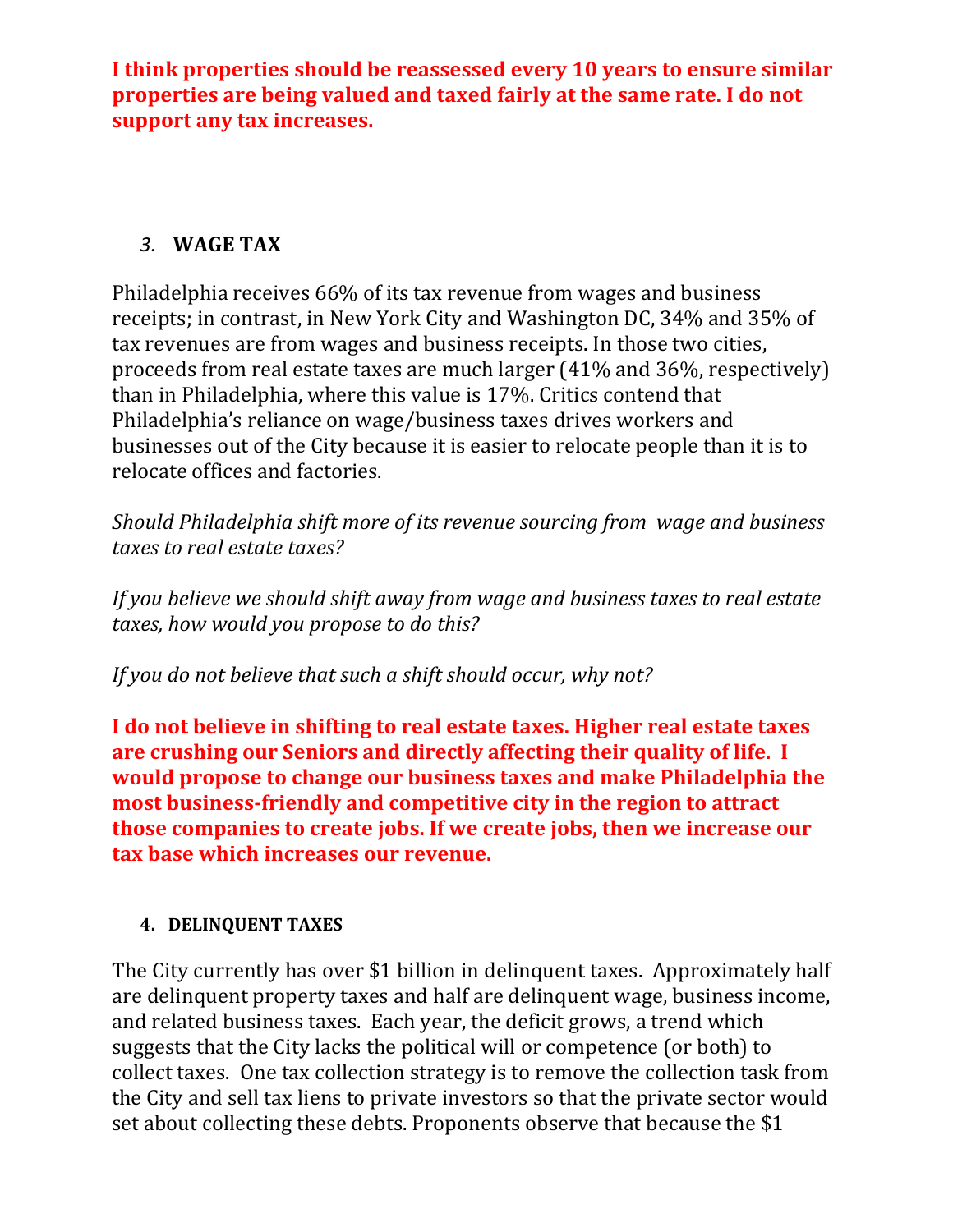billion delinquency shows that the City is incapable or unwilling to collect delinquent taxes, tax collections should be transferred to the private sector. Critics worry that private concerns would engage in improper collection tactics or fail to fairly treat tax delinquents who are down on their luck.

### *Should the City sell tax liens to private investors?*

*If not, what steps would you take to ensure that the delinquency is addressed?*

**I believe the city should sell our tax liens to private investors. The City has proven time and time again that they are unable to effectively collect delinquent taxes. I believe the private sector would have more success with actually collecting the delinquent taxes and Philadelphia would receive the revenue it desperately needs to function.** 

#### **5. PGW SALE**

Advocates of the recent failed sale of the Philadelphia Gas Works (PGW) favored the sale because the City could use the proceeds, about \$400 million, to reduce the \$5 billion underfunding of the City's pensions. They further contended that the City had no business running a gas company, that City ownership leaves open the door for patronage positions at PGW, that City ownership limited the business opportunities of the operation, and that under public ownership, it will take nearly 90 years to replace the City's ancient and increasingly unsafe gas mains. Opponents asserted that a sale would eliminate PGW's annual \$18 million contribution to the City's general fund. Opponents were also concerned that even though a privately operated PGW, like PECO, would be regulated by the Public Utility Commission, a private operator would be more likely to raise rates and be less responsive to the needs of low income residents than a City owned utility. Critics also contended that the private operator produced no credible plan for upgrading infrastructure that would not have entailed substantial long-term rate increases. Both sides presented reports substantiating their positions. Despite these divergent views, City Council decided not to hold public hearings on the proposal, let alone conduct a yea or nay vote.

*Do you believe that City Council should have conducted public hearings on the PGW controversy? Please explain your answer. What is your vision for the future of PGW?*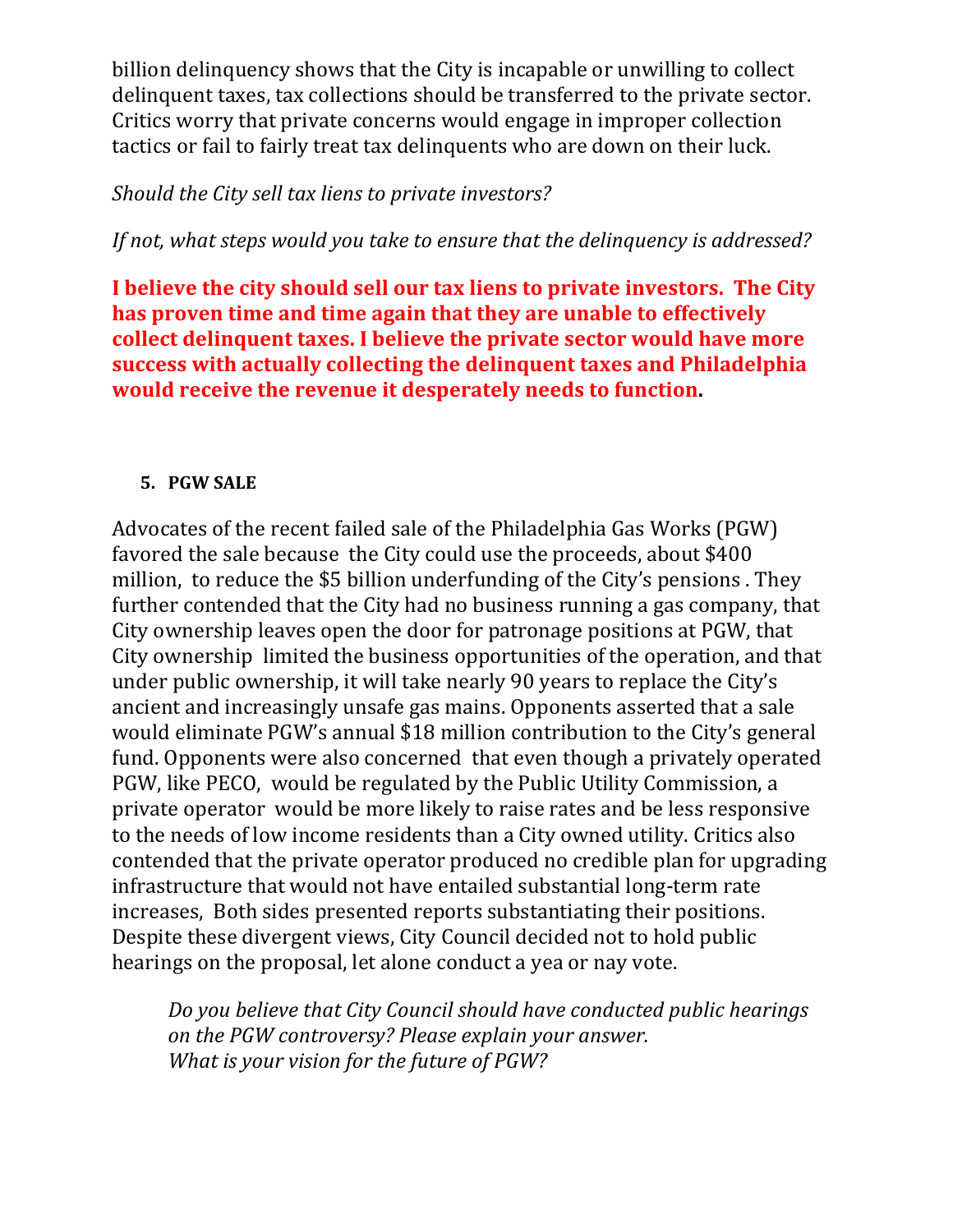**I believe City Council should have held public hearings regarding the sale of PGW. The public has the right to know and be involved in the process. It gives the impression to the rest of the world that Philadelphia is closed for business. The sale of PGW will give us immediate relief in the looming pension crisis and spur job creation.**

#### 6. **PENSIONS**

The City spends  $18\%$  of its budget – about \$660 million (in 2012) – on pensions. Even so, the City's pension obligations are currently underfunded by approximately \$5 billion, more than the \$4 billion the City expects to take in during the next fiscal year. Three questions:

*Do you believe that the City can "grow" its way out of this deficit– i.e. that prosperity in the City, as distinguished from tax hikes, will produce higher realty and business tax revenues so that the additional funds can be used to pay down the deficit OR that the City can somehow change its ways and pay down the deficit by better practices?*

*If you do not believe that "growth" alone will suffice to address this issue, , which do you favor: raising taxes, cutting spending or selling assets? Depending on your answer, specifically identify the taxes to be raised, the names of the programs that should be cut (please no generalities like eliminating "waste and abuse"), or the assets to be sold.*

*To gradually improve the pension plan's funding status, do you favor continuing the defined benefit plan for existing employees while instituting a defined contribution plan for more recently hired employees?*

**I believe that Philadelphia can grow its way out of this problem but when we do, we have to fully fund our pension liabilities. We are in this mess because even in the past when we were thriving, we never fully funded the pension. But the city also needs to change its ways and have the discipline to follow through and pay what it owes. No more kicking the can down the road.**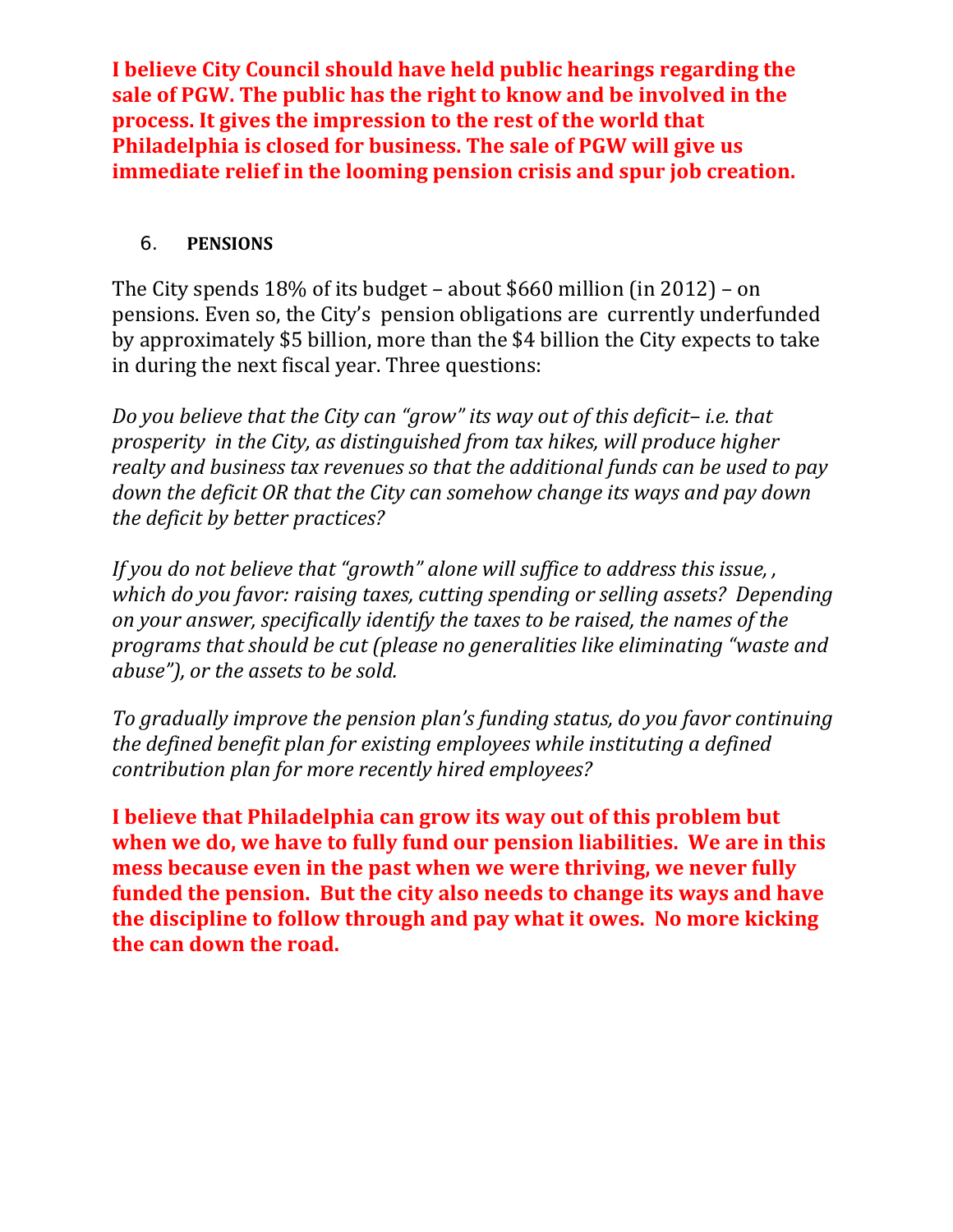## **DEVELOPMENT QUESTIONS**

### **7. CHANGING NEIGHBORHOODS**

Some Philadelphia neighborhoods are changing, with better-off people moving into areas historically occupied by less well-off residents. This trend increases the city's tax base (and thus its ability to address the challenges many of its residents face) and often improves the physical characteristics of a neighborhood, but it can also bring unsettling changes, not only through increasing property taxes but also via alterations in the makeup of affected communities. 

*Other than providing real estate tax relief to long‐time residents whose assessments have increased due to rising values in the neighborhood, do you believe that government should intervene regarding these neighborhood changes?*

*If so, list the disruptions you would target and the remedies you would suggest.* 

## **I do not think the government should intervene in community affairs and the make‐up of neighborhoods.**

## **8. ZONING RELIEF THROUGH COUNCIL**

In 2012, after years of effort, the City passed a comprehensive revision of its zoning code. Many developers with projects which do not conform to the new zoning code have sought City Council ordinances to revise the zoning of their parcels, without going through the Zoning Board of Adjustment for a variance. Critics claim that zoning by council ordinance favors those with Council connections and/or big-ticket projects. Proponents argue that stakeholder input can be received in Council and that the Council procedure will encourage development because legal challenges to council ordinances are less likely than appeals from Zoning Board decisions.

*Would you vote for (or sign) ordinances enabling developments contrary to the zoning code and which have not received a variance from the Zoning Board of Adjustment? If so, under what circumstances would you vote for (or sign) such ordinances?*

# **I would not support ordinances contrary to the existing zoning code and that have not received a variance from the Zoning Board of Adjustment.**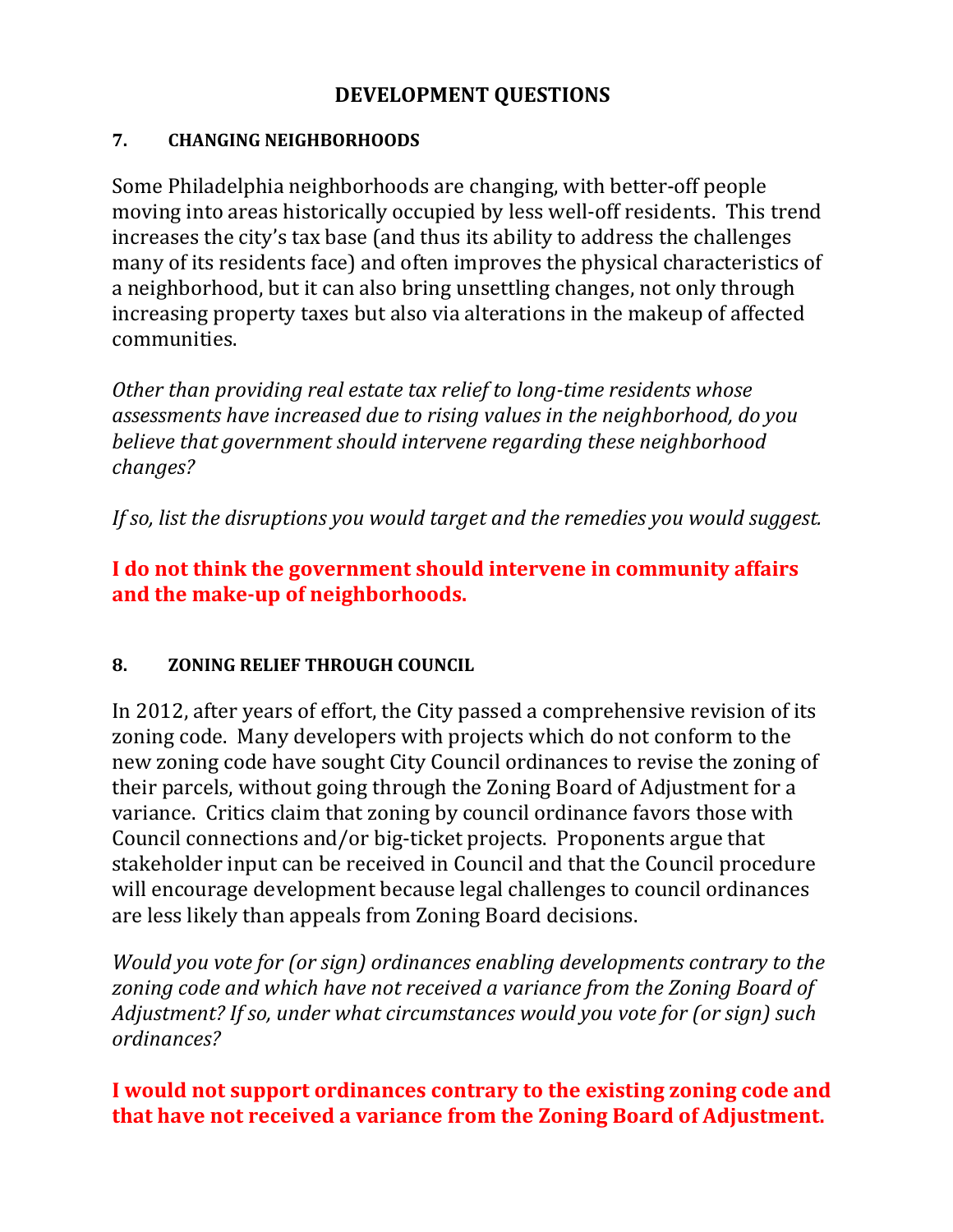### **9. CITY‐OWNED VACANT PROPERTIES**

The City owns some  $10,000$  vacant properties. These properties cost \$21 million per year to maintain. Selling these properties requires City Council approval under the newly enacted Land Bank Ordinance. Sales must also be reviewed by the 14-member vacant property review committee, composed of City officials. Some worry that these procedures serve to delay the sale of these properties and open the process to political bartering, favoritism, and waste. Others say that City Council and the Project Review Committee will appropriately protect the public interest and increase community input in redevelopment. 

*Will you vote to amend the ordinance by eliminating the Council ordinance provision? Explain your response.*

**I would vote to eliminate the Council ordinance provision. This provision ensures that every acquisition and sale of a property must be approved by the relative district Council member which preserves and promotes the stifling councilmanic prerogative.**

## **GOVERNMENT & ADMINISTRATION**

### **10. ETHICS: CREATING A PERMANENT INSPECTOR GENERAL**

The current City Inspector General, Amy Kurland, holds office pursuant to an Executive Order originally issued in 1984 which could be rescinded at any time by any mayor.

*Are you willing to support for Bill 130001 calling for a ballot referendum to amend the City Charter to establish an independent Inspector General funded by taxpayer dollars who would have oversight over every city department?* 

*If elected Mayor, would you leave the current Executive Order in place and promptly fill the Inspector General's position?*

**I will support a proposed amendment to the Philadelphia Home Rule Charter to create a permanent, independent Inspector General with jurisdiction over the entire city government.**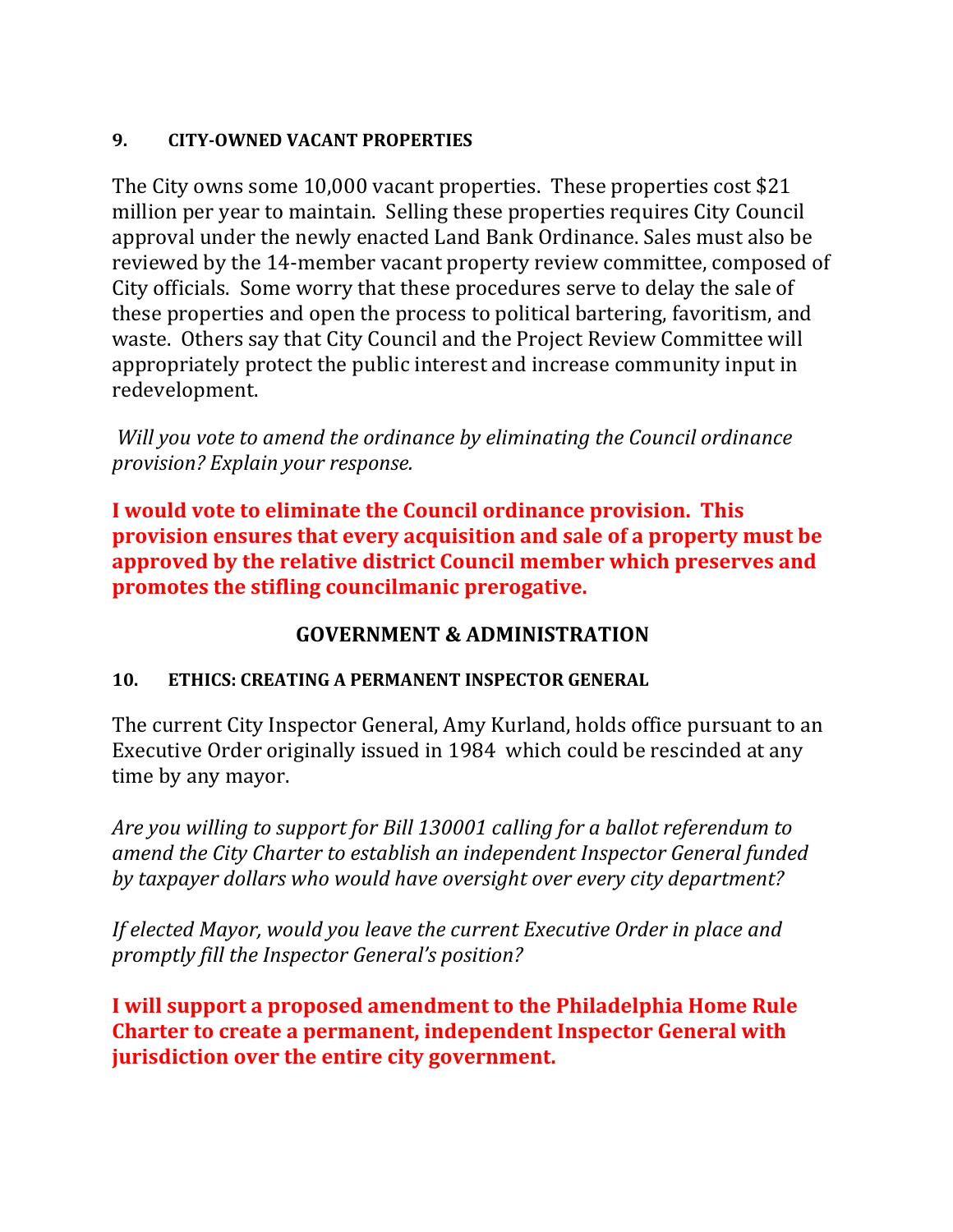### 11. **UNFAIR ELECTORAL DISTRICTING**

"Gerrymandering" is drawing electoral districts to serve the interests of politicians or parties. A 2010 survey ranked two of Philadelphia City Council districts (5 and 7) among the top ten gerrymandered districts nationwide, with two others  $(1 \text{ and } 9)$  also highly ranked on the gerrymandering scale.

*Would you vote to amend the City Charter in 2015 so that the next redistricting in 2020 will be conducted by an independent, non‐partisan commission?* 

## **I would support and vote to amend the City Charter in 2015 for the next redistricting in 2020.**

### 12. **ELECTION ADMINISTRATION**

Philadelphia elects three "City Commissioners" whose only duty is to administer elections. They serve four years regardless of their performance. In most cities, the election process is not run by three people, but by one, who is appointed by the mayor and can be removed for poor performance. Proponents say that the current system in Philadelphia empowers voters who can reject ineffectual or dishonest Commissioners. Detractors assert that Philadelphia voters are largely unaware of the duties of the three City Commissioners whose job title does not describe their job function so that the ballot results do not reflect voter's assessments of on the job performance. 

*Would you vote to amend the City Charter, eliminating the City Commissioners and adding the position of an election administrator that reports to the Mayor*? 

**I would not vote to eliminate the office of City Commissioners.** 

## 13. **SHERIFF'S OFFICE**

Per the City Charter, the Sheriff's office is an elective position charged with responsibility for the sale of tax delinquent properties, courtroom security, and transport of inmates. Like the Clerk of Quarter Sessions, another elected office which was recently eliminated by a Charter revision, the Clerk of Quarter Sessions Court has been unable to account for the funds which it receives and its foreclosure procedures have been seen as partially responsible for the half billion dollars of property tax delinquencies. Critics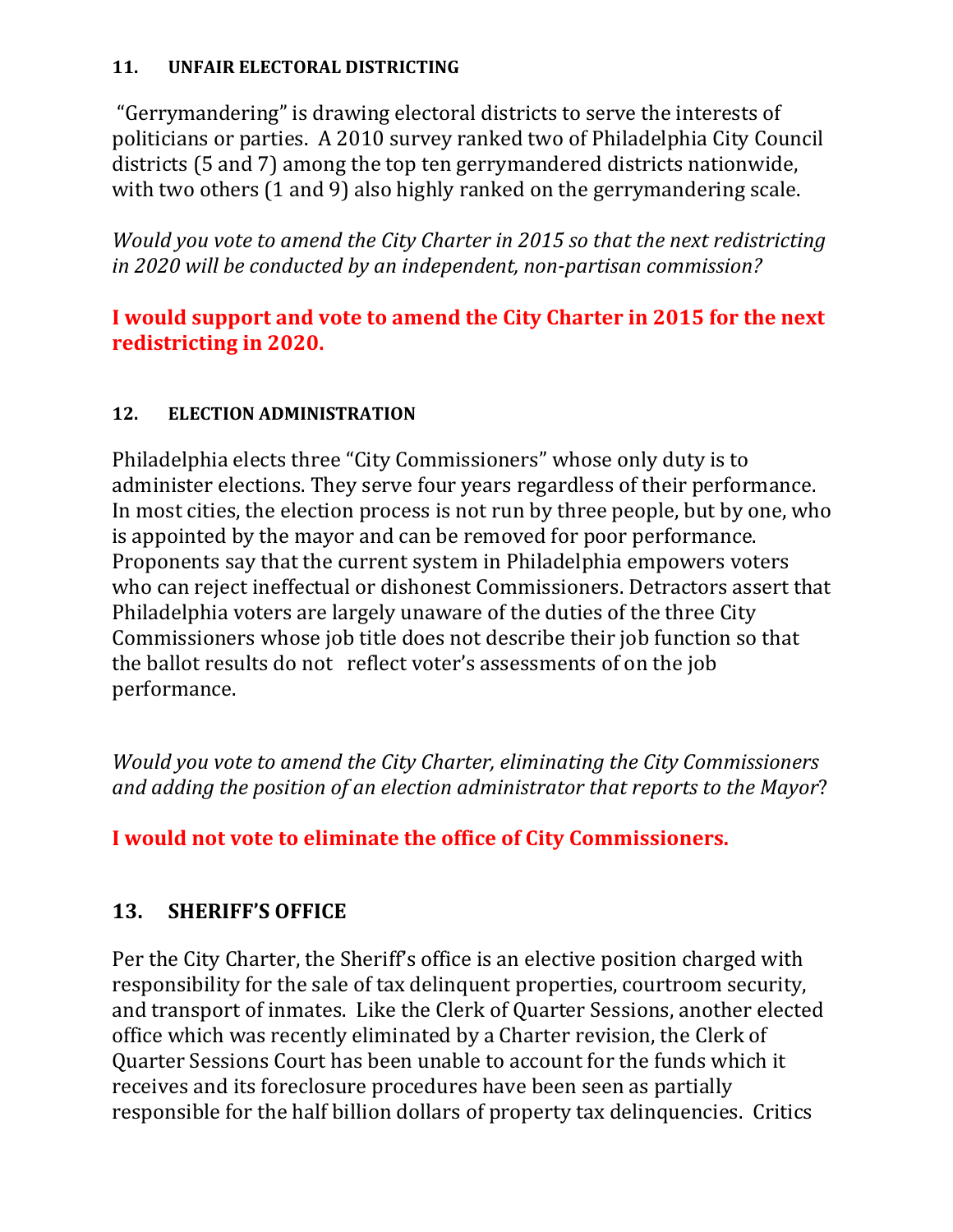of the Sheriff's office maintain that its functions should be administered by administration appointees who can be hired and fired based upon their competence. Defenders of the Office assert that Philadelphia's voters, not the Mayor, should choose who should conduct sheriff's sales, and arrange for courtroom security and inmate transport.

*Would you vote to abolish the Sherriff's office, transferring to other City agencies its functions (Sheriff's sales, courtroom security and inmate transfer)?* 

## **I would vote to abolish the Sheriff's office.**

#### **14.ROLE OF NEIGHBORHOODS IN DEVELOPMENT & QUALITY OF LIFE**

Philadelphia is called the city of neighborhoods, but many of our basic planning, resource, and development decisions are made with little or no effective input of neighborhoods--vital stakeholders in the city's future. These include overall development patterns, placement and design of special events, major construction, and placement and operation of key public facilities—each of which can have major impacts on adjacent communities. Some measures have been made, such as the design review process is zoning code and open public involvement. But these remain advisory, and most localized decisions and issues are still the purview of district Councilpeople rather than the administration.

*What would you do to give neighborhoods more meaningful roles in decisionmaking and more effective engagement as partners in the city's goals and mission?* 

**As an at‐large Council member, I would fight councilmanic prerogative and act as a watchdog for the community and what is best for the city.**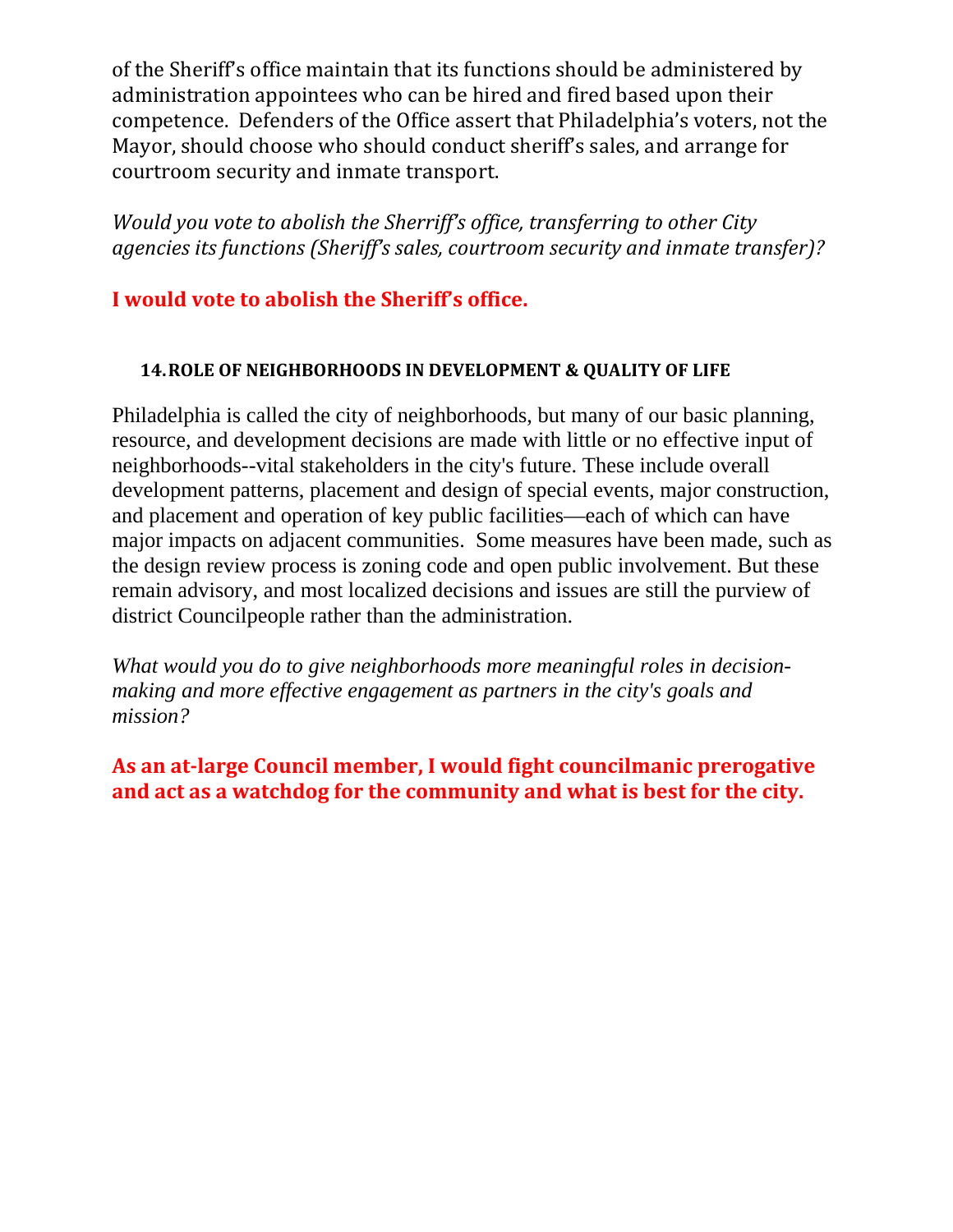### **15. SCHOOLS**

Per the Mayor's Tale of the Tape, In fiscal year 2013-2014, Philadelphia contributed \$1,216,319,000 to fund the School District, a contribution which accounted for 42.3% of the School District's revenues, a percentage smaller than Chicago  $(50.3\%)$ , Dallas  $(57.7\%)$  and Boston  $(67.2\%)$  but larger than Memphis (38.4%), Baltimore (20.7%) and Detroit (20.4%).

*What is the dollar amount of the contribution that you believe the City should make in fiscal year 2016 – 2017, your first year in office, and how you would finance it. Explain your conclusion*

*Do you believe that any strings/conditions should be attached to the City's contributions to the School District budget and, if so, what are they?*

**The Philadelphia school district should be fully funded. Philadelphia's 3 core responsibilities should be education, public safety and infrastructure. Anything outside of these core responsibilities is on the table to be eliminated to fully fund the school district. Also, once the city increases the level of funding, it cannot drop below that level, so attaching strings/conditions to it will be futile.** 

## **LIFESTYLE**

### **16. HOUSING FIRST**

Philadelphia has one of the lowest levels of street homelessness of any major American  $city - 1$  in 5,000 Philadelphians lives on the streets in comparison to 1 in 2,700 Bostonians, 1 in 1,800 Chicagoans, 1 in 300 San Franciscans or 1 in 100 Los Angelinos. [Source: Project Home, Saving Money, Saving Lives, 2009, at p. 4] Nevertheless, anyone who has spent time in our public spaces recognizes that there is a significant street population, typically suffering from mental illness or substance addiction, many of whom are likely not homeless. The City has implemented "housing first" programs that place individuals in supportive, permanent housing without regard to continued substance use and/or untreated mental health conditions and spends 108 miillion per year on homeless services.

*If housing is readily available for homeless people, should they be permitted to live in public spaces?*